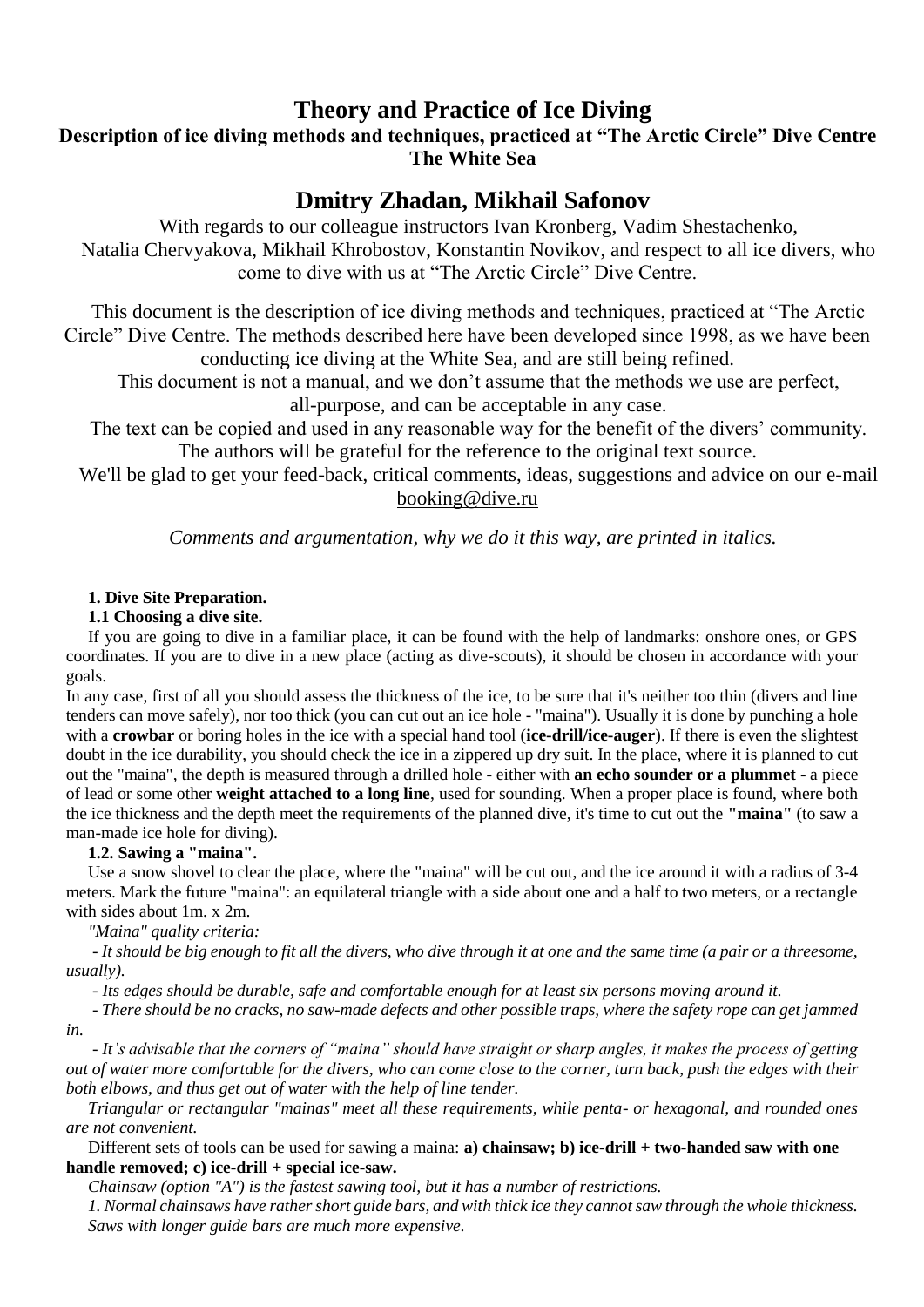*2. Chain lubricating oil gets into the ice hole, polluting water and smearing diving gear.*

*3. Chainsaws deteriorate very quickly, especially in sea water.* 

*That's the factors limiting chainsaw use for maina-making.*

*A sharpened two-hand saw (option "B") is a handy tool, but if you can get a special ice saw (option "C") - it will be even more convenient. In our opinion, option "C" is the optimal choice combining convenience and cleanliness.*

When using a **chainsaw**, there's no need to bore additional holes with an ice-drill. But when using a **two-handed saw**, it is necessary to bore several holes, at least one per each side of the "maina". Working with an **ice-saw**, if ice is not very thick, the direction of the saw-cut can be changed - in a manner of jigsaw sawing. But in case of thick ice, most probably, you will have to bore additional holes.

When sawing the sides of the future "maina", it's very IMPORTANT to make saw-cuts with outward slopes, so that pieces of ice can be easily pulled out of the "maina". A large ice floe in the "maina" should be cut into several parts, depending on the thickness of ice, so that each piece can be pulled out of the "maina".

*The practice of pushing pieces of ice floe from the maina under the ice surrounding it is not impeccable. These pieces can float back into the maina at the most unsuitable moment, safety rope may cling to these pieces, a diver can hit them while making an emergency ascent. In case if some of the pieces have been, nevertheless, pushed under the ice, then it is better to make them float far away from the edge of maina, avoid piling up and keep their presence in mind during diving and line-tendering. The smaller the size of such ice floes, the better. In no case should you push under the ice a single ice floe that is big enough to block the entire maina.*

Shortly before the end of sawing, or right after that, **climbing ice screws** are secured into the blocks of ice. A rope with loops or knots is attached to the ice screw's handle with a carabiner or knot, and a group of people takes hold of the rope, pulling pieces of ice from the maina onto the ice. Having been pulled out, ice floes should be dragged 2-3 meters aside from the maina. Sometimes it is convenient to pull the ice floes apart to the four (or two) sides of the maina to mark its position. Sometimes, on the contrary, the ice floes are pulled to the one side, so as not to obstruct the passage to the maina. After that, a large strong **landing-net or strainer** (shovel with holes) is used to take small pieces of ice and snow crumbs out of the maina. If the ice is thin, it can be broken up with a straight crowbar and then taken out with a strainer.

If the maina is not being newly sawed, but renewed after some break, it may be enough to use an **axe, straight crowbar, or machete** to break the thin ice, and then take out ice chips and snow with a landing-net or strainer.

Recently, we have developed a way of pulling out large blocks of ice with a snowmobile using a special trapeziumlever, hooking blocks of ice with a rope and a transverse tube, threaded through the previously drilled holes in the block. A detailed description of this device and process will be also provided one day.

#### **1.3. Maina-preparation equipment, noted in Section 1, and requirements to the pieces of it.**

- 1. Ice-drill (ice-auger)
- 2. Straight crowbar

3. Plummet - a long piece of halyard with a small piece of lead or some other weigh on one end, used for sounding (to measure the depth)

- 4. Snow shovel
- 5. Chainsaw, two-handed saw, or special ice-saw
- 6. Mountain climbing ice screws, 2pcs minimum
- 7. Metal carabiners, better with threaded clamp, 2 pcs minimum
- 8. Piece of halyard with loops and knots
- 9. Large and strong landing-net (dip-net) or strainer (sieve, sifter)
- 10. Axe, straight crowbar or machete
- 11. Dry suit to move across thin, dangerous ice.

**1.4. When the dives are finished for the day, the maina should be marked** and fenced off properly, so that nobody can fall into it accidentally. You can use branches of trees, conifer, boards, coloured marker tape, sawed blocks of ice, set vertically, and other objects.

### **2. Organization of ice diving. Usage of safety rope.**

**2.1. Divers and line tenders.** In each dive, two teams are involved: a team of divers (or "buddy-team", two persons), and a team of line tenders (preferably two persons per pair of divers).

**2.2. Safety rope.** Ice diving is performed with the obligatory use of a safety rope, which connects divers with safety persons (line tenders) on the surface. On the surface, the halyard is held by a line tender - a safety person, who should monitor the rope's position, and either release it or pick it up depending on the movement of the divers. Line tenders also maintain communication with divers, transmit signals via the halyard, and, if necessary, help the divers to make an emergency ascent.

The safety rope must be securely fastened to a stationary object on the surface (continue reading for details). *Safety Rope's Functions:*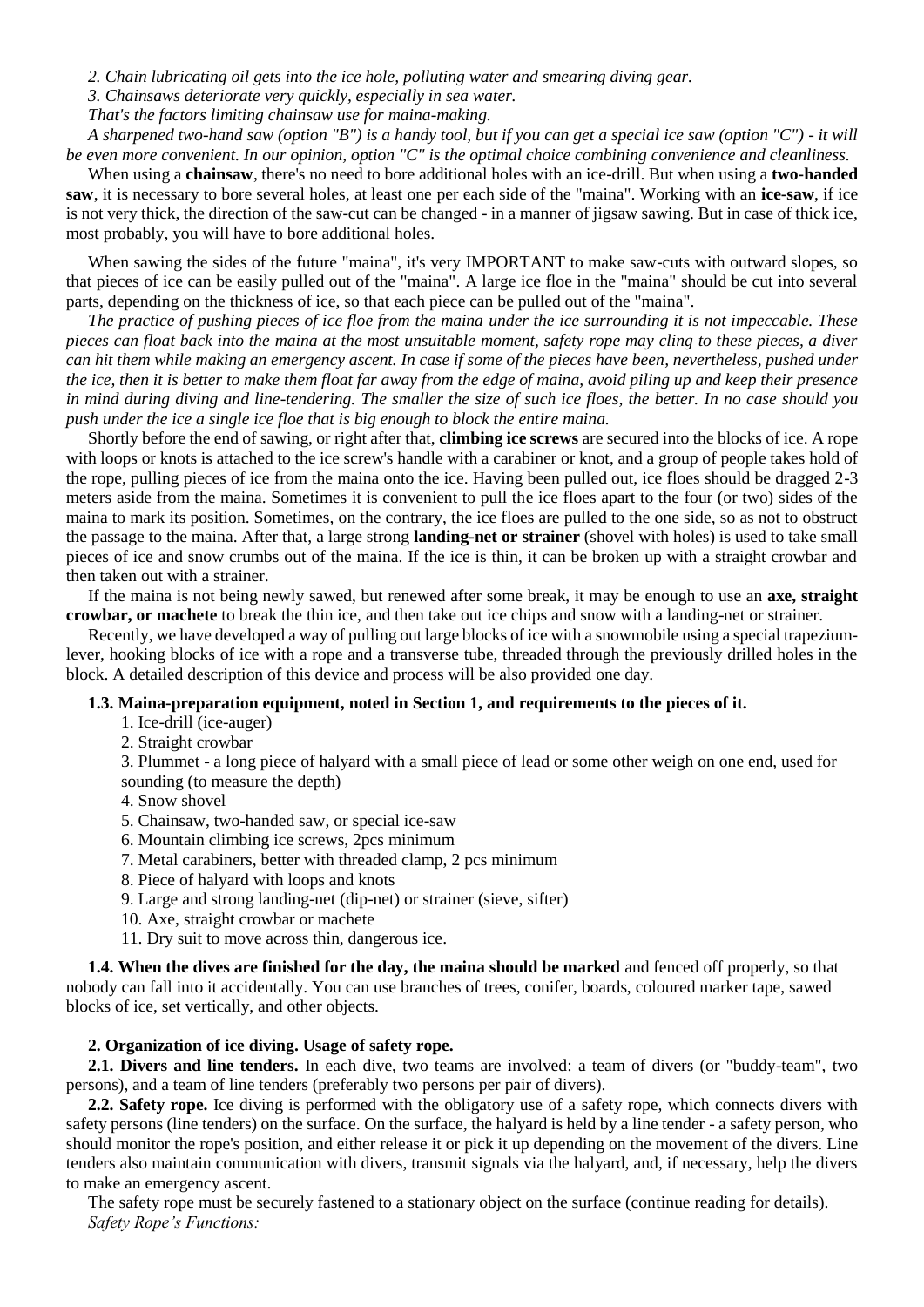- *- To show the way back.*
- *- To accelerate the emergency ascent with the help of line tenders.*
- *- To prevent the divers from being carried away from the "maina" by the current.*
- *- To communicate with the buddy.*

**2.3. Generally accepted "BUDDY SYSTEM" is kept up in ice diving.** Ice dives are conducted by a pair of divers who go underwater together as a "buddy-team".

There are two possible variants of performing an ice dive:

A. Each diver is tied to his own safety rope and has his own line tender.

B. Both divers are tied to one safety rope, diver №2 - to the end of the rope, diver №1 - at a 2-3 meters' distance from the end (i.e., from the diver №2). A pair has one line tender on the surface, who should also have an assistant. IN OUR PRACTICE, OPTION "B" IS PREFERRED.

### *Advantages and disadvantages of these methods.*

*Method A. Dives with separate halyard - two ice divers, two line tenders.*

*- Advantages: both divers are free in their movements and can ascend independently in normal and emergency modes. - Disadvantages: the divers start to perceive their tenders as their main partners and don't communicate effectively with their underwater buddy, thus switching psychologically to solo diving. When trying to help each other in an emergency ("share air", for example, when a diver needs to breathe from the buddy's back-up regulator), the jerks of the safety rope can make interaction with the buddy difficult or even impossible. Besides, individual safety ropes will slow down the approaching of divers to each other due to the halyards' tension and significant resistance in the water.*

*Method B. А pair of divers is attached to one safety rope.*

*- Advantages: ice divers act in pairs, they don't swim away from each other, their attention is less distracted by the communication with the line tender, thus they can easily help each other in an emergency situation. Diver #2 is free from communication with the tender and can perform some work - photographing, for example.*

*- Disadvantages: the freedom of movement of each diver is restricted due to their connection with each other, and an emergency ascent can be performed only together.*

WE RECOMMEND THE METOD "B", WHEN THE INTERACTION IN THE PAIR OF DIVERS HAPPENS *ACCORDING TO THE PRINCIPLES OF PARTNERSHIP, COMMON FOR MOST DIVERS ("BUDDY-SYSTEM").*

**2.4. Attachment of the safety rope to the diver.** The safety rope must be attached to a metal D-ring of a BCD with a climbing carabine (carabiner with a threaded clamp) or tied around the diver's waist (using a "bowline" knot). It's recommended to attach the halyard to the carabine using a "figure-of-eight" knot ("stopper" knot). If divers go under water with one safety rope, the first to be tied up is the Diver #1 (who is closer to the line tender), and the Diver #2 - afterwards (at the end of the rope).

*The method of tying the rope around the diver's waist, although less convenient, is still more reliable. If there is even the slightest doubt in the reliability of the metal D-rings of the BCD, you should tie the halyard to the waist.*

**2.5. Basic rope signals and their meaning.** Rope signals are given by jerks (tugs). The strength and amplitude of the jerk should correlate with the length of the rope (i.e. with the distance between the divers and the line tender) - the farther from the "maina", the sharper and with greater amplitude there should be a jerk.

- **One tug** = "**OK**", both from the surface to the divers, and from under the water to the surface, both the question, and the answer, analogue of the standard "OK"-sign, which requires a mandatory response. Upon receiving one tug from the surface, the diver must ask the same question to the partner, get a clear answer and send the response to the tender with one tug. You should not answer the question "How are you?" immediately, so that the answer is not to block the passage of the second tug, if the given signal consists of more than one tug. *If the line tender does not get a reply within 5 seconds for the signal "OK?" given from the surface, the signal must be repeated again, and once again after 5 seconds check, if necessary. If there is no answer three times in a row, then the line tender acts according to the "Emergency Ascent" procedure, i.e. pulls the diver or pair of divers onto the surface as soon as possible. This means that, when answering the question "OK?", it is necessary to keep within 5 seconds (including buddy interaction time and the answer to the surface).*

- **Two tugs** from the surface to the divers = "**Check your Air supply**", from the divers back to the surface - "we have checked the air, the supply is sufficient". After receiving two tugs from the surface, the diver should check his/her own air supply (look at the pressure gauge), ask their buddy the same question, get an answer, and send a reply to the tender by a double-jerk (not single one!). *If the diver responds with a single jerk, the tender will be not sure, if the signal has been understood correctly - as one jerk from the surface ("OK?" signal) or as two jerks.*

- **Three tugs** from the surface to the divers = "Ascend", must be confirmed from under the water with one tug "OK". The signal "three tugs" is never given from the divers to the surface. *We completely eliminated the signal "three tugs" from the bottom up from our practice, so that there is a gap between the signals "two tugs" and "four and more tugs".*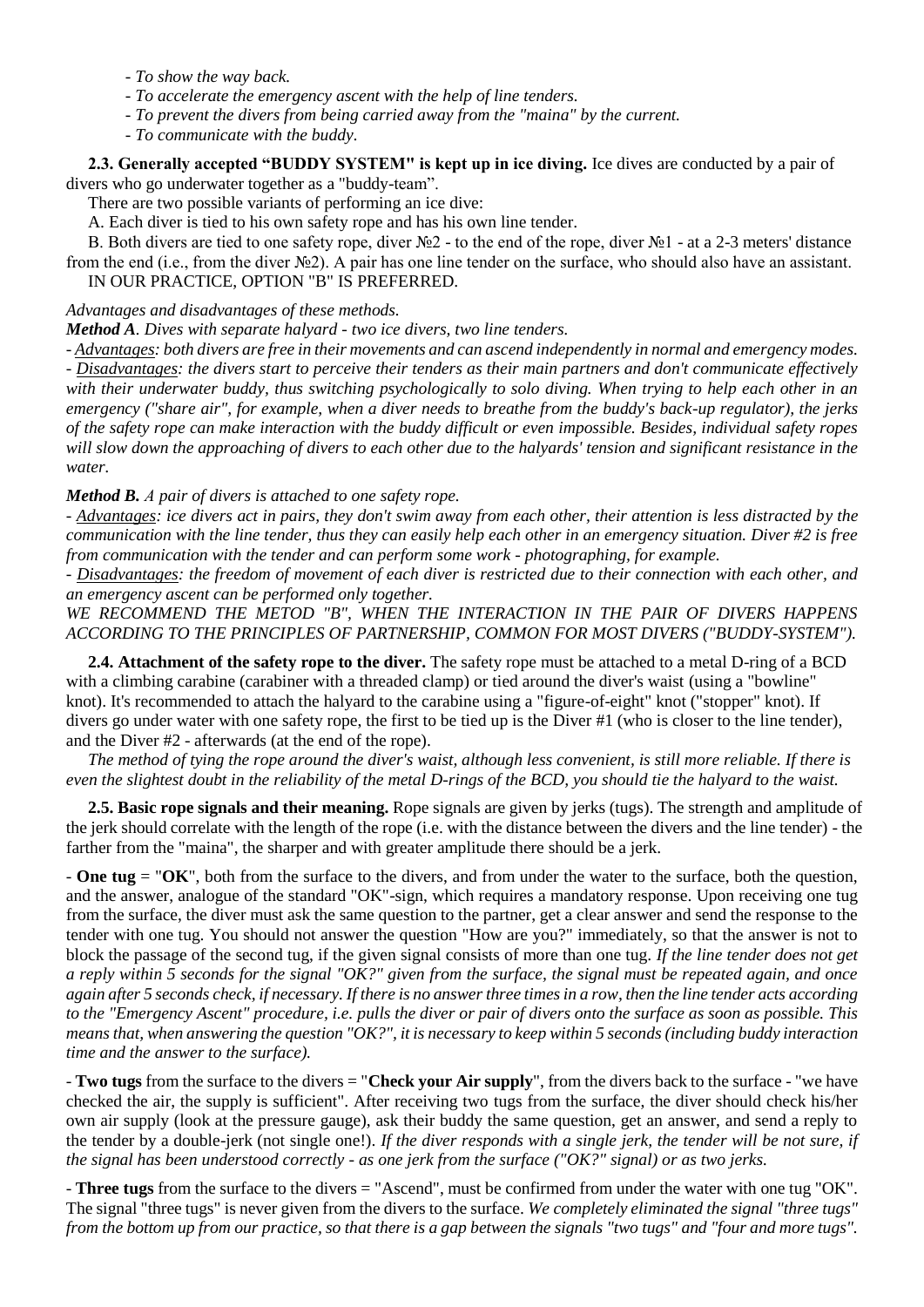*The signal "three tugs" is given by the tender from the surface to the divers in case when it is necessary to complete the dive quickly (change of ice situation, weather, other emergency circumstances, or preliminary agreement on giving this signal, for example, after a certain period of time).*

- **Repeated jerks (four times and more)** from the divers to the surface = "**Emergency**! Pull us up as quickly as you can!". Upon receipt of this signal, the tender should call for help and pull the diver or a pair of divers onto the surface as soon as possible.

## **2.6. The main criteria for the quality of line-tendering:**

- Signals must pass in both directions without interference and with 100% recognition.

- Rope must not hinder the divers' movement, but also it should not sag, and even more so it should not lie on the bottom, touch any objects or items. The only touch which is acceptable is on a lower edge of the ice hole (such a touch can sometimes be avoided if the divers are directly under the ice, away from the maina).

- In case of an emergency ascent, the rope should meet no obstacles and withstand the load.

### **3. Line tenders, the order of their actions, and necessary equipment.**

**3.1. Preparation before the dive.** Before ready-to-dive divers approach the maina (in advance or right before the divers come onto the ice), the following equipment should be prepared:

3.1.1. Two or three meters away from the maina a **climbing ice-screw** is secured in the ice or a large frozen block of ice (if in a block of ice, then it must be heavy or frozen into the ice, so that two people can move it by pulling the rope attached to the climbing ice-screw).

3.1.2. A "surface-end" of the safety rope is attached to this climbing ice-screw with a **carabiner or a "bowline" knot**. The **halyard** is shifted from the "surface-end" end to the "diver's-end" to make sure it will not get entangled.

**Alternative:** the halyard can be attached to any stationary object on ice or on the shore (for example, a tree on the shore). The reliability criterion is the same.

3.1.3. A large **thermos bottle** with hot water should be placed close to the maina.

3.1.4. A sufficient amount of **spare weights** should be available (10-12 kg at the first dive and 4-6 kg at any dive). It is better if these are two (four) pieces of 1 kg and two (four) pieces of 1.7-2 kg.

3.1.5. Line tenders should be equipped with **warm waterproof gauntlets** to hold the rope during the dive.

# **3.1.6. List and requirements for the equipment used:**

1. **Climbing ice screws and carabiners** (already mentioned).

2. **Safety rope.** Nylon or kapron halyard, thickness from 8 to 12 mm, without knots and splices. The length of the halyard is chosen in accordance with the upcoming dive (educational, research, etc.). The maximum acceptable length of the halyard is 40 m. For the training dives, the length is at the discretion of the instructor. For the divers, whose ice diving experience is less than 7 ice dives, the length is 20 m. It is convenient, if the halyard is brightly coloured, for example, every ten meters have its own colour. It may also be convenient if the halyard is put in a tight bag, where a "surface" end of the halyard is taken out through a hole in the bottom of the bag.

3. **Thermos bottle**. Large volume (not less than 2 liters), better metal one. It is convenient, if it is equipped with a tap or a pump.

4. **Gauntlets** for line tenders. Preferably insulated waterproof rubber gloves. It is convenient to have several pairs in case of getting wet and freezing.

**3.2. Discussion of the dive plan.** IMPORTANT PRINCIPLE: line tenders discuss in detail the dive plan with the divers. The tenders should be informed on the planned dive time, where and how the divers will move, how deep they are going to descend, whether they plan to make long stops in one place, the ascent procedure.

#### **3.3. Procedure.**

3.3.1. Tenders help divers to put on their gear. IMPORTANT PRINCIPLE: the process should be organized so that divers are ready at the same time, and don't have to wait for each other at different stages of readiness (for details, see section 4.2). Tenders must also be prepared for the dive, so that divers do not have to wait for them (the actions described in paragraph 3.1.).

3.3.2. Line tender No.1 helps divers to attach the halyard or checks if it's fastened securely. Since the moment, when divers are ready to enter the water, the tender No.1 takes the halyard, and his/her attention must be completely focused on the safety rope. Then it's the tender No.2, who helps divers to finish their dressing and preparation for the dive.

3.3.3. After the divers go under the water, the tender No.1 keeps stable contact with them. During the first three minutes of a dive, while the divers are going through the check-stop procedure, the line tender should not let them go farther than 2 meters from the maina. At the end of the check-stop, the tender and the divers exchange "OK" signals, after it the divers can start moving away from the maina.

3.3.4. Halyard should go without kinks and, if possible, without touching anything, straight from the tender's hand to the hand of Diver #1, from the hand of Diver #1 to his/her fastening, then to the fastening of Diver #2. Line tender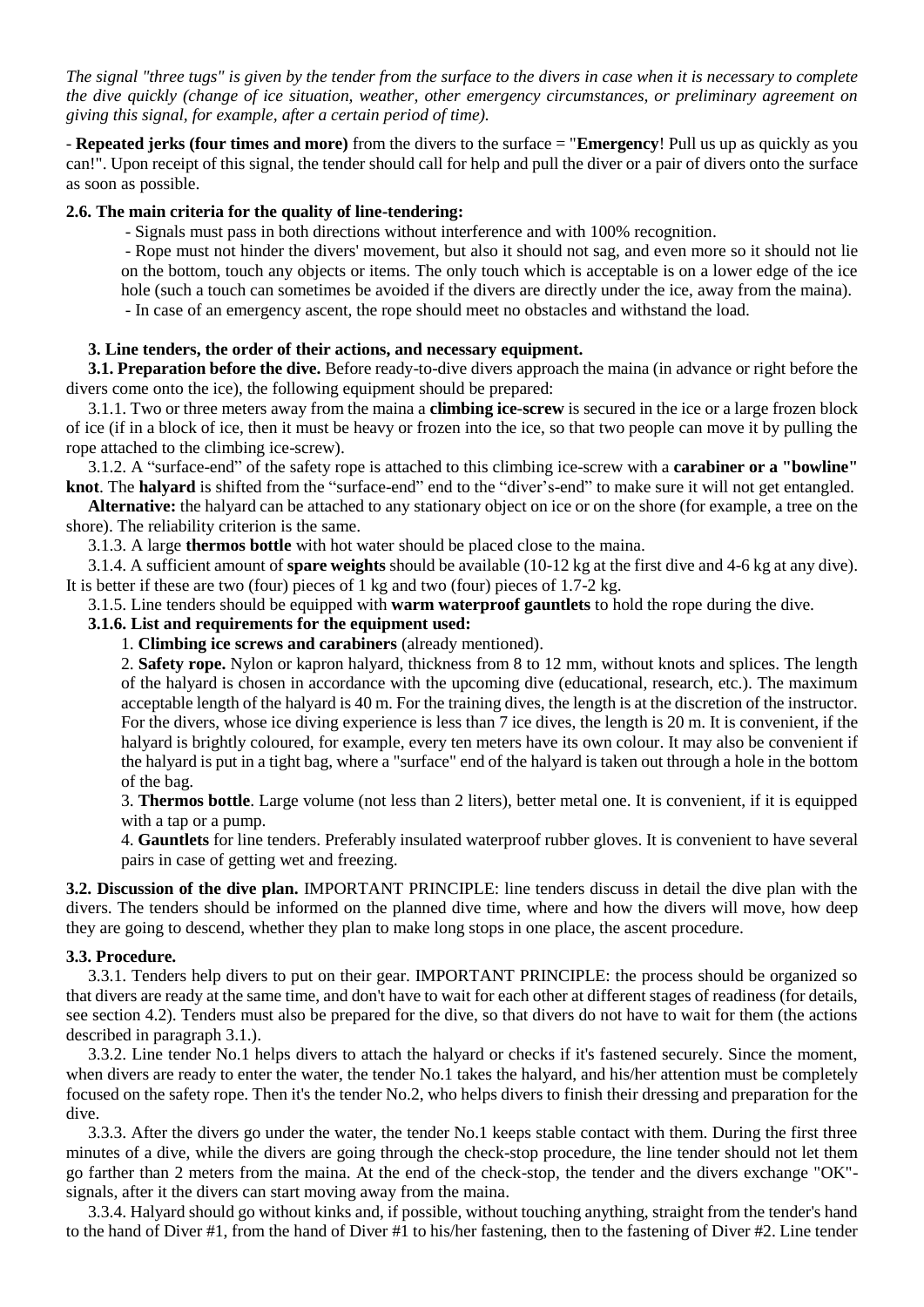controls that the halyard does not constrain the divers' movements and at the same time, that it goes without slack. Every few seconds, the tender pulls the halyard gently to check the slack. The halyard should be held with both hands. The halyard is released by hand-wringing, the tender should not let it slip. In case of receiving a signal from the diver - one or more tugs - the rope must be fixed (held) and not slip in the tender's hands. At least one hand must remain fixative and move with the rope as a spring. Otherwise, if the first jerk of the diver pulls the rope from tender's hands, the halyard will have a slack that can extinguish the following jerks. This can have the most unfortunate consequences, if it is an alarm "Drag me from under the ice as quickly as possible" (4 and more jerks of the halyard). The tender should stand securely, being ready for a strong jerk from under the ice at any second. Also, at any second you need to be prepared to receive an "emergency ascent" signal and act immediately after that.

3.3.5. Once in every 5 minutes, if there is one safety rope for a pair of ice divers, and once in every 3 minutes, if there is a personal safety rope for a diver, the line tender must give an " Are you OK?" rope signal (1 tug from the surface) and must receive a response signal. "Are you OK?" signal is also requested in case, if the line tender is concerned about the actions of divers (long unplanned stillness of the safety rope, convulsive twitching of the halyard, etc.). 20 minutes after the beginning of the dive, the tender gives a "Check the Air" signal (2 tugs from the surface) and must receive an appropriate response. After that, the request "Check the Air" should be repeated every 10 minutes. The strength and amplitude of the tug (jerk) should be adequate to the halyard's length (linear distance between the divers and the "maina"). With a full length of the safety rope - which is 40 meters - the amplitude of the signal should be at least 1 meter.

3.3.6. At the end of the dive, the line tender should pick up the slack of the rope while the divers are approaching the maina (unless another exit procedure has been specified beforehand). Divers surface in the maina and can get out of it onto the ice on their own or with the help of their line tender. In the latter case, the tender helps the divers to come sitting on ice, pulling them out of the water by the handle of the tank or by the BCD. Line tenders help divers to remove and carry out equipment, to take off their dry suit etc.

**3.4. The line tender No.2** assists divers with the entry and exit from the water, notes the dive-time, removes ice and snow crumb from the maina and the halyard, helps to cope with halyard entanglement on the surface, warms up the frozen equipment with hot water, if necessary, and provides various other assistance. The tender No.2 should be ready to replace the tender No.1, if necessary (in case of feeling frozen, tired, etc.). The procedure of replacement of the line tender is as follows: tender No.1 asks the divers "Are you OK?" with one tug of the halyard and immediately passes it to tender No.1, so that he accepts the answer. In this case, both tenders will be sure that the divers have been safe and sound at the moment of their replacement. The tender, who has taken the halyard, becomes No.1, and the other one, who has given it, becomes No.2.

3.4.1. **Warming up the equipment.** Frozen items of diving equipment are warmed by pouring hot water from a thermos bottle. You need to be careful not to scald the diver. If a regulator has got frozen in a free-flowing position, close the valve it is connected to, pour hot water into the mouthpiece and the valves of the reg's second stage, and onto its first stage. Then the second stage should be dipped into the water, and after waiting a while, the valve of the tank may be opened again.

**3.5. The tender No.2** is constantly close to the maina but does not distract the tender No.1 with extrinsic actions and empty talk. IMPORTANT PRINCIPLE: the attention and thoughts of tenders should be focused only on divers and their actions. Only in this case the procedure of line tendering fully meets its objectives.

**3.6.** IMPORTANT PRINCIPLE: OBLIGATORY discussion between the divers and the tenders after the dive on the quality of their duties' performance (if there was any interference/distraction/interference, too much slack, etc.), explain possible miscomprehension during the dive (delays in the responses to signals, stops, etc.). Only this way we can steadily improve the quality of line tendering.

**3.7.** There can be a **single line tender** in the following situations:

1. If there is a second person ready to perform all the functions of Tender No.2 at the request of Tender No.1, sent either orally or by radio communication, not later than within 3 minutes after the request.

2. In an exceptional situation, with a high total experience of all participants of the process. For example, if one of the two divers under the ice is an instructor, and the line tender is an employee of the dive centre.

**3.8.** To act as a line tender a person must be either a diver, who has a permission for ice diving at the "Arctic Circle" Dive Centre, or a properly trained employee of the Dive Centre. The permission to act as a line tender is provided by an instructor of the Dive Centre.

#### **3.9. Emergency procedures for line tenders.**

IMPORTANT PRINCIPLE: an indistinct response to the signal should be perceived as NO response! 1. **No response to "OK?" signal**. Repeat the signal after 5 seconds. If there is no answer, repeat the signal after 5 more seconds. If there is no answer within 5 seconds after the third signal - pull the diver(s) up as soon as possible, calling out for help simultaneously. Tender No.2 helps to pull the rope.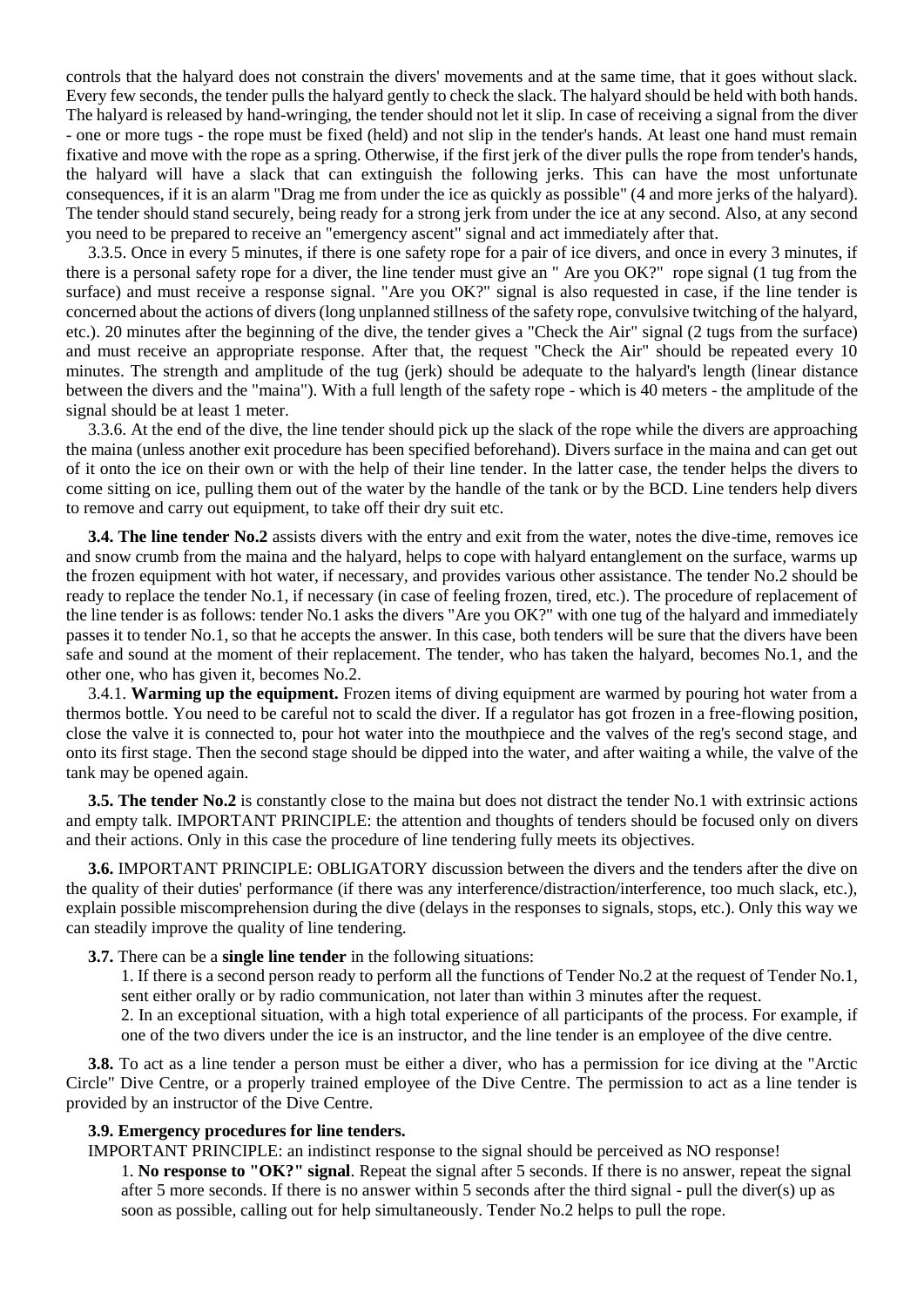2. **The alarm "Repeated jerks 4 times and more"** has been received. Pull the diver(s) up as soon as possible, calling out for help simultaneously. Tender No.2 helps to pull the rope.

3. **Halyard has got entangled** (stuck) under the water, the signals do not pass, it is impossible to pull out the halyard. Send a pair of certified Rescue divers into the water quickly (or divers with similar level of training of other systems). Immediately inform the dive leader, or the most experienced diver. If the dive supervisor (the only instructor, dive master, the most experienced diver) is under water, he should be given a signal to ascend.

4. **The signal "Two tugs" was answered by "One tug".** Repeat the signal "Two tugs" to be understood properly.

5. **Weird rope signals** come from the divers. Follow the procedure described in paragraph 1.

6. **Halyard has got entangled on the surface**. Untangle it, without letting the divers go further, until you do it (i.e. without releasing the entangled section of the halyard into the water).

# **4. Ice divers, their equipment and procedures.**

**4.1. Diving equipment.** For ice diving, each diver uses the following equipment:

1. **Dry suit** with a warm undergarment **or a thick wetsuit**, with a helmet, gloves, boots, socks. It is recommended to use a **dry neoprene suit**.

# 2. **Fins, mask.**

3. **Weight systems:** weight belt, BCD weight pockets, weights on the fastening belts (straps). You can also use additional ways of weights placement: in undergarment pockets under the dry suit, ankle weights, weights attached to the fins. *The issues of weights' distribution and placement are discussed in the Dry Suit training course. It is useful to recollect some principles: 1) since there are lots of weights, it is better not to concentrate the whole weight in/on one object (for example, on the weight belt), but distribute it between the two systems evenly (for example, belt and BCD pockets); 2) at least half of the weights must be quick-release ones; 3) the following problem may often arise, when diving in a dry suit with a lot of insulation: the feet gain positive buoyancy and float upward. Then you should move the centre of gravity down: move part of the weights from the BCD pockets to the belt, into the undergarment pockets, to the ankles.*

4. **Single tanks with V-valves or twin-set tanks** with/without manifold. Steel tanks are preferable. *You need less weights with steel tanks, because their buoyancy is less than that of aluminum ones.* 

5. **Two regulators.** Requirements for the regulators:

It is MANDATORY to use two independent regulators. Each one must have a first stage, a second stage, BCD- or Dry suit inflator hoses and a pressure gauge.

- The regulators must be specially designed for diving in cold water.

- It is recommended to perform full maintenance of the regulators prior to the ice diving series (right before the trip).

- When using a dry suit, the inflator hoses of the BCD and the Dry suit must be attached to the different first stages.

# **Variants of "Two Regulators" configurations.**

It is possible to use two configurations of regulators: let's call them **classic and technical**. We recommend the technical configuration.

Classic configuration - *we call it so, because it is very similar to the traditional recreational configuration that most divers use in the world, diving with one regulator.* Regulator No.1 consists of a first stage, a second stage on a standard hose, a BCD or Dry suit inflation hose, and a pressure gauge. Regulator No.2 is functionally similar to an octopus, and consists of a first stage, a second stage on a longer (1m) hose, a pressure gauge and a BCD or Dry suit inflation hose. In this case, the reserve second stage should be fixed by a reliable fixator in the area of the octopus attachment (triangular zone, from the chin to the lower border of the chest). With this configuration, if it's necessary to share air with the buddy, the diver gives his partner an octopus, as it is done in the standard OWD exercise.

Technical configuration - *we use this name, since this configuration came into our practice of ice diving from cave and decompression dives.* The primary second stage in this case is placed on an long hose (1-2 meters), and the back-up one - on a standard length hose (80cm) is placed on a rubber strap around the neck. In case of need to share air with the buddy, the diver gives his/her primary second stage to the buddy (which is specially on a long hose), and switches to his/her back-up second stage.

**6. BCD** - buoyancy compensator device or stab-jacket. It's preferable to use BCD with an integrated weight system, or at least with strong, securely closed pockets.

**7. Diving computer** or a set of water resistant watch+ depth gauge. In the latter case, the use of tables is mandatory.

**8. Diver's knife**. It's convenient to use small knives attached to the hose of the pressure gauge or to the BCD (inflator or pocket). Traditional attachment of the knife to the leg - on the inner or outer side of the shin, is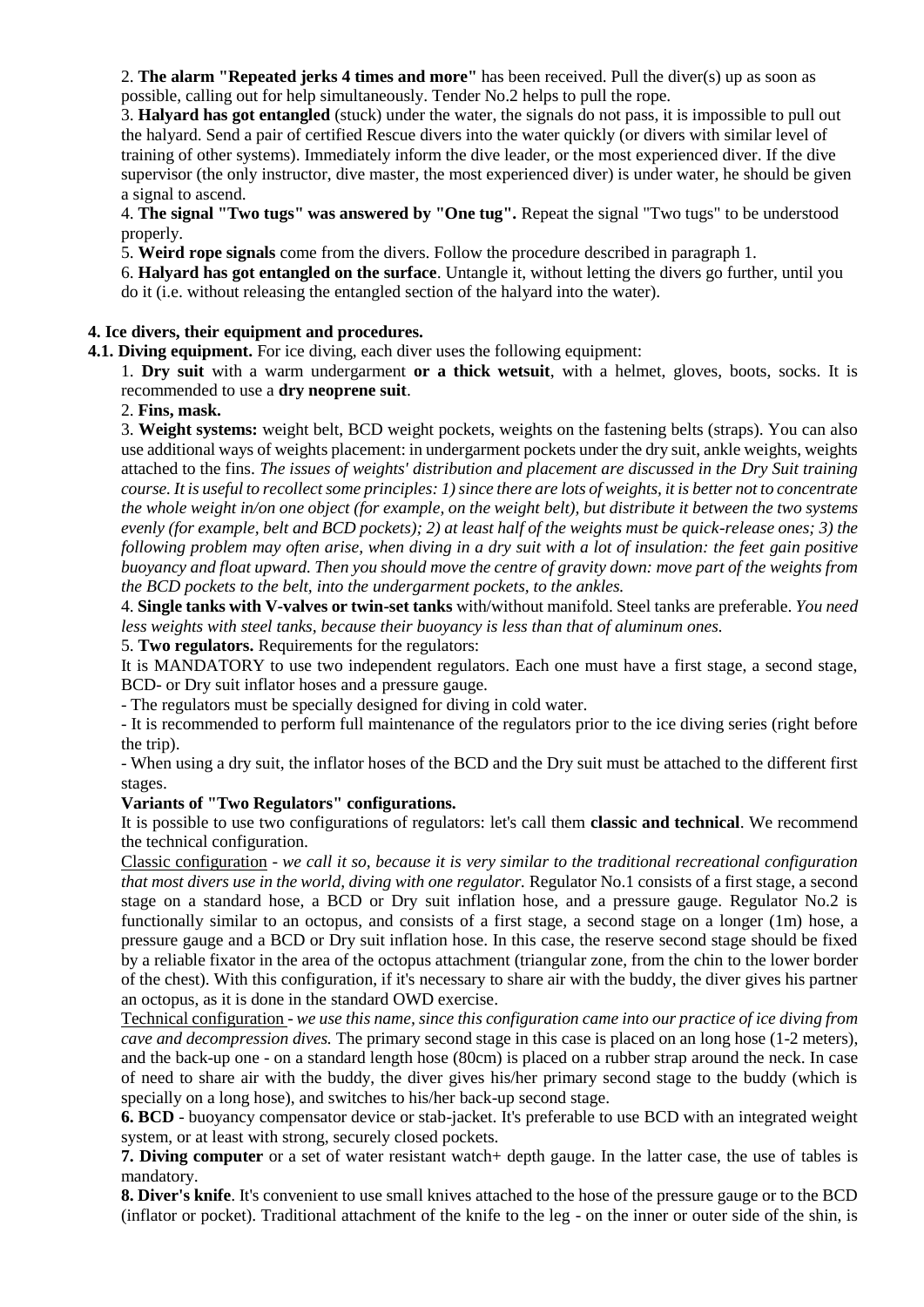inconvenient, since the safety rope in your hand can make it very inconvenient to take the knife out of and put it back into the sheath on the shin.

**4.2. Getting dressed.** The procedure of getting dressed, going out to the ice, safety rope attachment, etc. should be well thought out, so as neither to freeze, nor to sweat before diving. Both of these problems reduce the comfort and quality of the dive significantly. IMPORTANT PRINCIPLE: arrange dressing up so that divers are ready to go into the water at the same time. PLEASE, DEVOTE MUCH ATTENTION TO THIS MATTER.

*The procedure of getting dressed and attached to the safety rope depends on the weather, the number of dives, and the dive site arrangement: what is there on the ice, where it is, how far the maina is, etc.*

*Option 1: divers dressed up in dry suits come to the maina, put on their weight belts, attach the safety rope, put on their fins, after that they sit down and put on their SCUBA gear, sitting on the edge of the maina, and finish preparation for the dive. Option 2: divers get dressed in the warm hut, the safety rope is also brought to that hut and is attached to the divers there, they put on their SCUBA gear in the hut as well and go out to the maina being completely ready for the dive.*

*Pay attention to the order of putting on gloves. We recommend that the diving gloves should be put on in advance, after the dry suit and hood and before putting on BCD, fins, mask and devices (gadgets). If in spite of this the diver puts on the gloves last, he/she should wear mittens till that moment to keep their hands warm all the time.*

**4.3. How to prevent equipment from freezing.** *The air temperature contributes to freezing of the equipment much more, than the water temperature (although we must note the difference between fresh water ice diving, where the water temperature is 0/+4°C, and marine ice diving, where the water temperature is 0/-2°C). Therefore, the lower the air temperature, the more carefully you should observe the following precautions.*

4.3.1. Try not to leave any water inside the equipment. This is especially true of regulators (the first stage of those models where it is not isolated, and the second stage of all models), and the BCD inflator. It is better that the equipment is absolutely dry before ice diving. If the equipment is not completely dry (for example, several dives are performed in a row), you need to shake out the drops from the regulators and the inflator carefully before taking the scuba out to air with negative temperature.

When the regulator is being rinsed, pay special attention to make sure that water does not penetrate the first stage and into the low-pressure hose, connecting the first and the second stages. Do not press the bypass button, when the regulator is being rinsed. Pour water out of the BCD thoroughly. If there is no warm room near the dive site, it is better to have all equipment absolutely dry (including the dry suit, BCD, weight belt), and stock up a large amount of hot water in a thermos bottle(s). In such conditions, it's better not to plan repeated dives (the equipment gets frozen after the first dive, and it's not easy and not safe to use it for the second dive).

4.3.2. Try to arrange everything in such a way that the equipment is in the air with a negative temperature for a minimum time. If possible, take it out of the warm room at the very last moment.

4.3.3. Open the valve of the tank and check the scuba gear in advance in a warm room. Do not check the regulator by breathing out of it or by pressing the bypass button in the cold air. *If a long time passes between the check of the equipment in a warm place and the dive, the scuba gear should be moved with the valves closed or taken apart and reassembled at the dive site. In this case it's better to open the valve at the moment when the diver is already in the maina, and the second stages of the regulators are under the water.*

4.3.4. After the parts of the equipment have been submerged, they should no longer be lifted into the air (especially the second stages of the regulators and BCD inflator). Do not breathe from the second stage on the surface - it is better to take it into your mouth and start breathing with your face dipped into the water.

4.3.5. Warming up the scuba gear. Frozen items of the diving equipment are warmed up by pouring hot water from a thermos bottle. You need to be careful not to scald the diver. If a regulator has got frozen in a free-flowing position, close the valve it is connected to, pour hot water into the mouthpiece and the valves of the reg's second stage, and onto its first stage. Then the second stage should be dipped into the water, and after waiting a while, the valve of the tank may be opened again.

#### **4.4. Plunge into the water and submersion**

4.4.1. The most convenient way to enter the maina is from the sitting position, sliding down with a turn. If the maina is big enough, it is possible to use a giant stride entry. In this case, it is important to check that the halyard won't pull your buddy into the maina.

4.4.2. When both divers are in the maina and ready to submerge, they start to descend. At this moment, the diver's right hand keeps the primary second stage, without taking it out from under the water, and the left hand operates with the inflation valve of the dry suit, the exhaust valve of the dry suit should be open. With the head under the water, the diver puts the second stage of the regulator into his/her mouth and starts breathing from it. It's absolutely normal, if your buoyancy is slightly positive during the first seconds of the dive. It is most convenient to grab the edge of the maina, and push yourself under the ice, not moving away from the maina's edge further than 1 meter. Using a slightly positive buoyancy, press the top of your head up against the ice, and perform the check-stop procedure.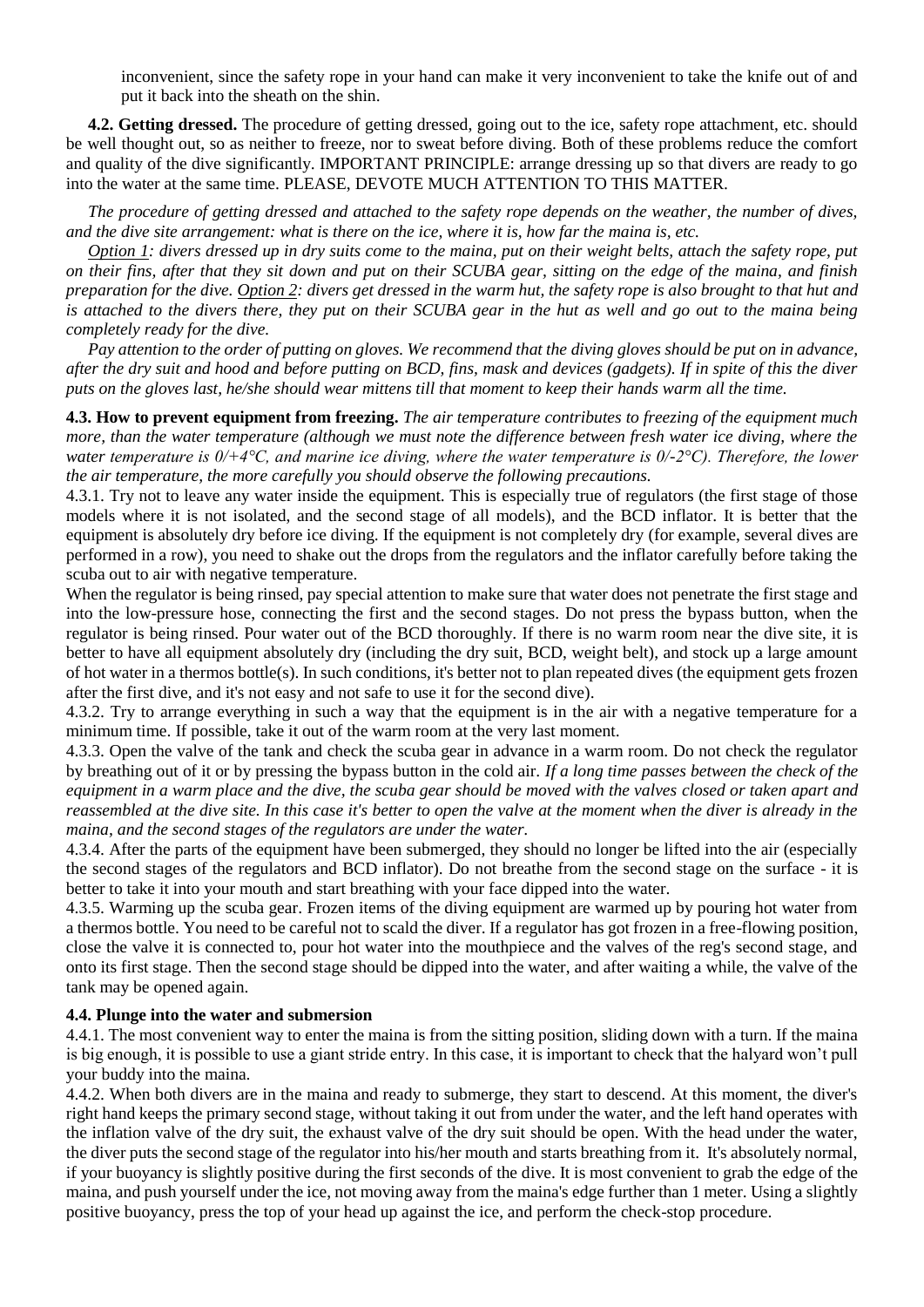# **4.5. Check-stop** is a mandatory procedure for ice diving.

#### 4.5.1. **Check-stop objectives**:

- Wait for your face to adapt to ice-cold water.

- Catch your breath.

- Wait until the regulators' and other equipment's temperature levels with the water temperature to be fully operational. While the regulators are cold, the probability of their freezing is great. Therefore, during the check-stop, you should try to breathe as slowly as possible.

- Wait until excessive air comes out of the equipment, and calmly adjust your buoyancy. If a diver is trying to achieve neutral buoyancy in the maina, most often there is still a lot of air inside the suit, vest, and simply in uncompressed equipment and as a result the diver becomes overloaded. This especially applies to the first dives.

- Check the operation of both regulators.

- Check the valves operation of your BCD and dry suit.

- Place yourself properly in the water, regarding the position of your buddy, the "maina" and safety rope, before the dive.

# 4.5.2. **Actions of divers:**

- Divers should be facing each other, with the tops of their heads pressed to the ice, at a distance of no more than a meter from the edge of the maina.

- Divers should wait for a while quietly, trying to breathe slowly.

- Without hurrying, dump the air out of your dry suit, compressing it gradually.

- Both divers, in turn (one is performing, the other is observing, keeping constant eye contact and being ready to help), check the regulators: take three deep breaths from the primary regulator while looking at pressure gauges. Breathing should be comfortable, and the needle of the pressure gauge should not make any appreciable fluctuations. It is advisable to look at both pressure gauges simultaneously to completely eliminate the error possibility while choosing the proper one. Having checked the primary, the diver switches to the back-up one, and the procedure is repeated. At the same time, the reliability of the spare regulator's attachment is also checked, and how easy it can be released from the attachment. After that, the regulators should be returned to their original position (primary one - in the mouth, back-up one - in its place). If there is any suspicion that one of the regulators is not working properly, then it is necessary to interrupt the dive, get out onto the ice and test the equipment thoroughly.

- If by the end of the check-stop, after a calm adjustment of buoyancy, it is still necessary to add some weights, the diver should surface in the maina and take the weights from the line tender. It is better to discuss such a probability in advance (to inform the tender and leave some places for additional weights in the BCD pockets) - then you can take the weights without even going out of the water. REMINDER: once the equipment has been dipped into the water, it's better not to take it back to the cold air, if possible.

- Divers place themselves in the water, regarding the position of the "maina" and the direction of their motion: Diver No.1 takes the halyard with his right hand (if with the left one, then all further recommendations should be mirrored), turns with his/her right side to the maina; Diver No.2 takes the halyard in his/her right hand, turns to the diver № 1 right side turns with his/her right side to the Diver No.1.

- As soon as Diver No.1 is ready for the descent, he/she gives the line tender an "OK" signal. After the tender's reply, the divers start to descend.

*The purpose of the regulators' check at the check-stop: we recommend to check both of the two regulators at the beginning of each dive. When diving with one regulator, you start to breathe from it at the very first minute of the dive, and thus make sure that the valve is open and the first stage is working. If you dive with two regulators, they are mounted onto different valves and have two different first stages. In this case, using the primary regulator, you do not check if the back-up regulator's valve is open and if it is working properly. If you or your buddy need it in case of emergency, and it turns out that the second valve is closed or not fully open, or the regulator is not working - it will be distressing. In addition, it is merely very useful to make sure that all items of your breathing equipment are in good condition before you swim away under the ice in very cold water. The procedure of the regulators' check at the beginning of the dive is performed at a shallow depth, and can be carried out right in the maina, under the surface of water. The main thing is that the conditions are comfortable, simple and allow you to get back to the surface in case of any emergency.*

# **4.6. Descent, bottom part of the dive, ascent.**

4.6.1. Divers descend slowly using buoyancy control system, without hanging on the safety rope.

4.6.2. Moving under the water, divers move along the radii (from the maina and back) or in circle. Diver No.1 is responsible for the part of the rope from himself/herself to the line tender, Diver No.2 - for the part of the rope from himself/herself to tNo.1. Divers keep an eye on the position of the safety rope, each other, and other underwater objects. Divers avoid variants of placement, which lead to an uncomfortable position of the halyard and the possibility